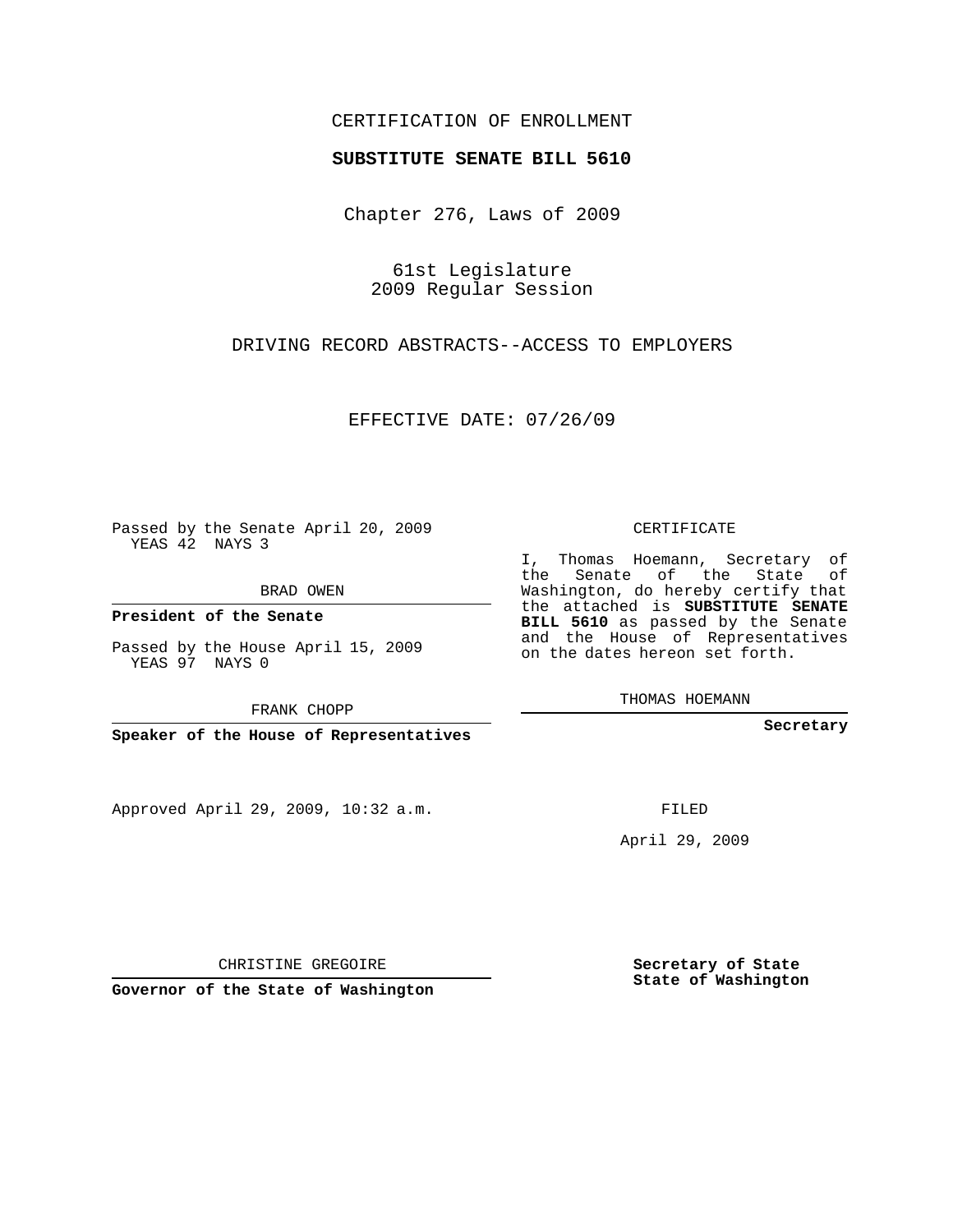## **SUBSTITUTE SENATE BILL 5610** \_\_\_\_\_\_\_\_\_\_\_\_\_\_\_\_\_\_\_\_\_\_\_\_\_\_\_\_\_\_\_\_\_\_\_\_\_\_\_\_\_\_\_\_\_

\_\_\_\_\_\_\_\_\_\_\_\_\_\_\_\_\_\_\_\_\_\_\_\_\_\_\_\_\_\_\_\_\_\_\_\_\_\_\_\_\_\_\_\_\_

AS AMENDED BY THE HOUSE

Passed Legislature - 2009 Regular Session

## **State of Washington 61st Legislature 2009 Regular Session**

**By** Senate Transportation (originally sponsored by Senators Haugen, Delvin, Sheldon, Berkey, Jarrett, and Shin)

READ FIRST TIME 02/18/09.

 AN ACT Relating to the release of driving record abstracts for employment purposes; and amending RCW 46.52.130 and 46.01.260.

BE IT ENACTED BY THE LEGISLATURE OF THE STATE OF WASHINGTON:

 **Sec. 1.** RCW 46.52.130 and 2008 c 253 s 1 are each amended to read as follows:

 (1) A certified abstract of the driving record shall be furnished only to:

8 (a) The individual named in the abstract;

 (b) An employer or prospective employer or an agent acting on behalf of an employer or prospective employer, or a volunteer organization for which the named individual has submitted an application for a position that could require the transportation of children under eighteen years of age, adults over sixty-five years of age, or persons with mental or physical disabilities;

 (c) An employee or agent of a transit authority checking prospective volunteer vanpool drivers for insurance and risk management needs;

 (d) The insurance carrier that has insurance in effect covering the employer or a prospective employer;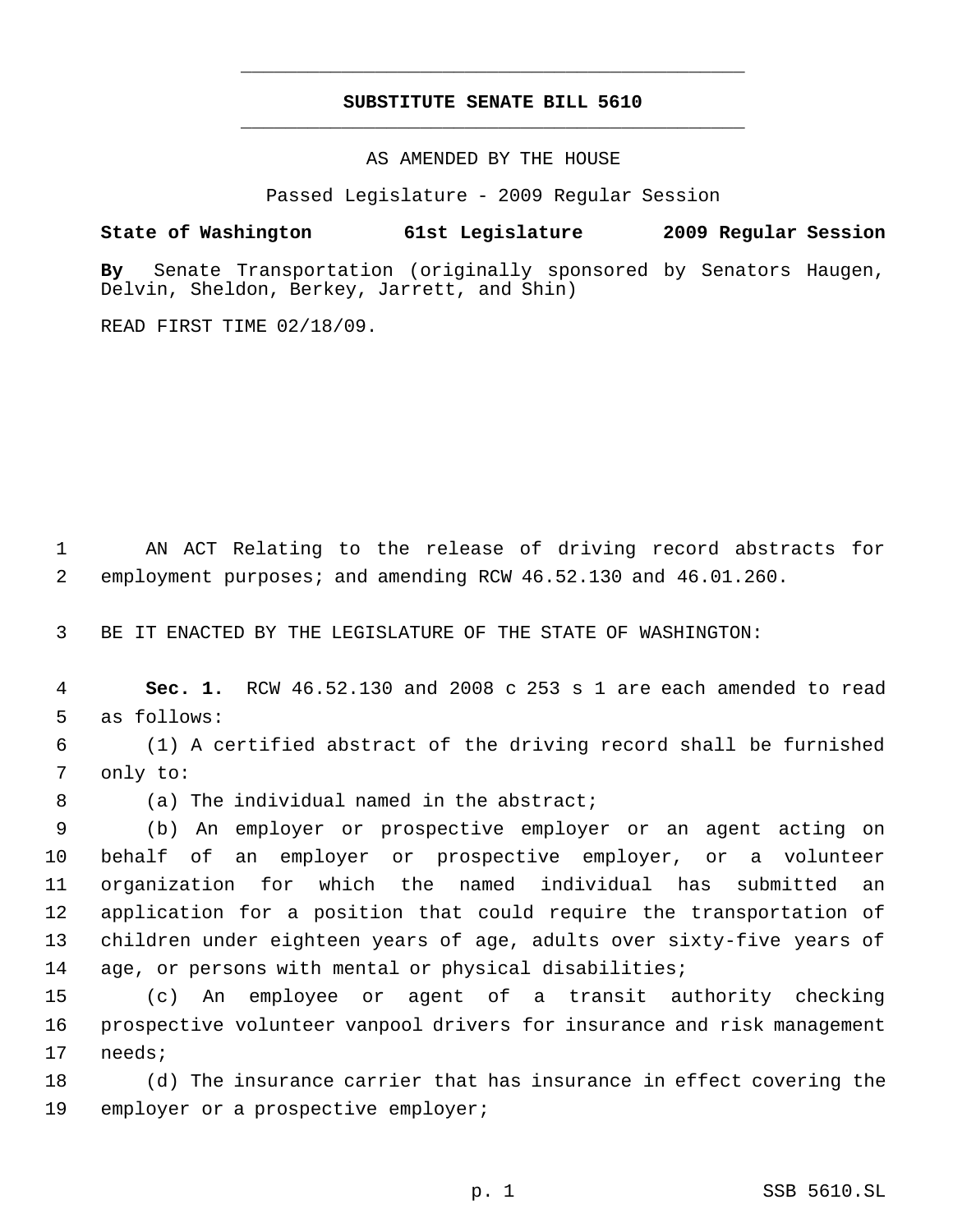(e) The insurance carrier that has motor vehicle or life insurance 2 in effect covering the named individual;

 (f) The insurance carrier to which the named individual has applied;

 (g) An alcohol/drug assessment or treatment agency approved by the department of social and health services, to which the named individual has applied or been assigned for evaluation or treatment;

8 (h) City and county prosecuting attorneys; (( $\Theta$ r))

 (i) State colleges, universities, or agencies for employment and risk management purposes; or units of local government authorized to self-insure under RCW 48.62.031; or

12 (j) An employer or prospective employer or volunteer organization, 13 or an agent acting on behalf of an employer or prospective employer or volunteer organization, for employment purposes related to driving by 15 an individual as a condition of that individual's employment or 16 otherwise at the direction of the employer or organization.

17 (2) Nothing in this section shall be interpreted to prevent a court from providing a copy of the driver's abstract to the individual named in the abstract, provided that the named individual has a pending case 20 in that court for a suspended license violation or an open infraction or criminal case in that court that has resulted in the suspension of the individual's driver's license. A pending case includes criminal 23 cases that have not reached a disposition by plea, stipulation, trial, or amended charge. An open infraction or criminal case includes cases 25 on probation, payment agreement or subject to, or in collections. Courts may charge a reasonable fee for production and copying of the 27 abstract for the individual.

 (3) City attorneys and county prosecuting attorneys may provide the driving record to alcohol/drug assessment or treatment agencies approved by the department of social and health services to which the named individual has applied or been assigned for evaluation or treatment.

33 ( $(\frac{43}{})$ )  $\frac{4}{a}$  (a) The director, upon proper request, shall furnish a certified abstract covering the period of not more than the last three years to insurance companies.

 (b) The director may enter into a contractual agreement with an insurance company or its agent for the limited purpose of reviewing the driving records of existing policyholders for changes to the record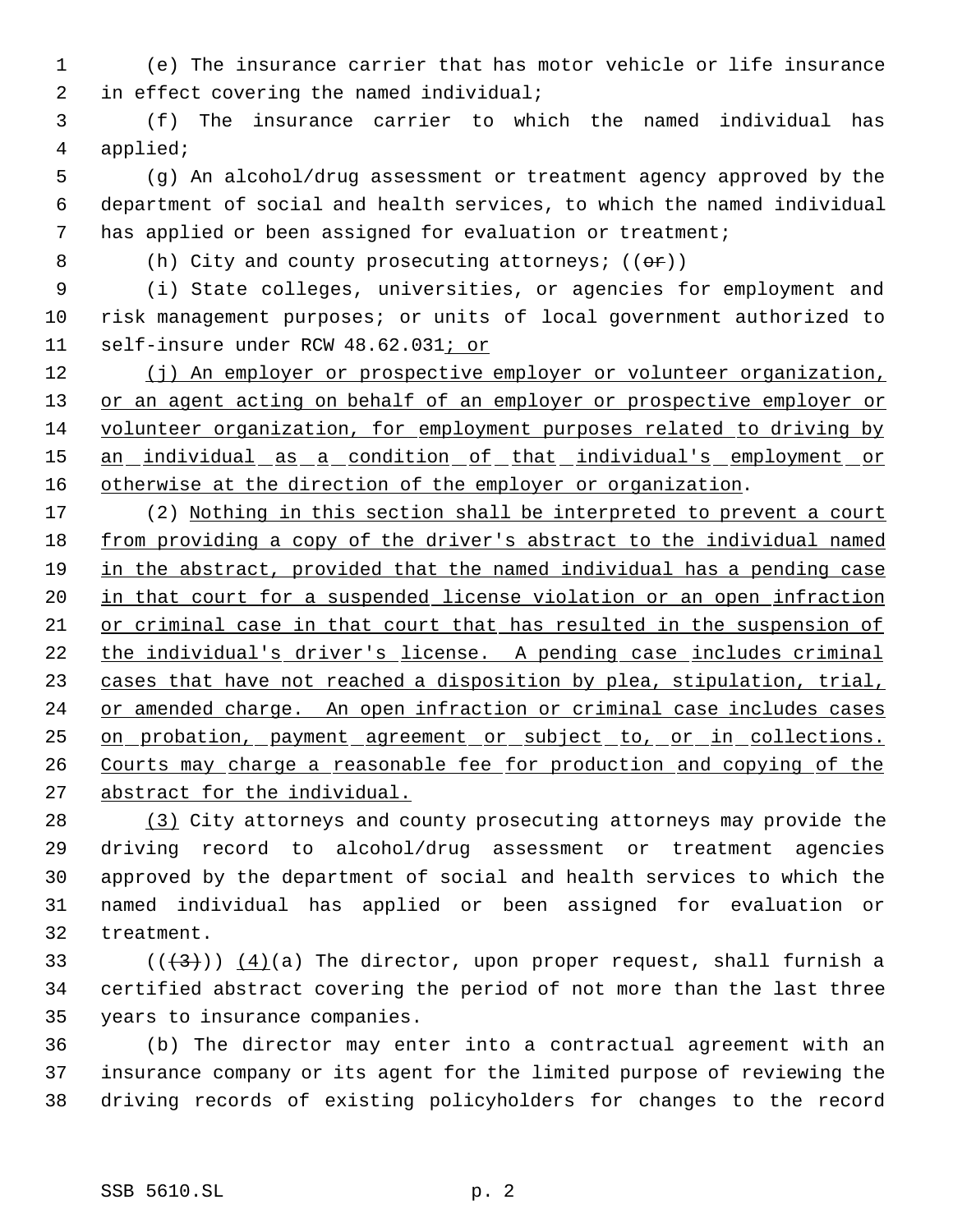during specified periods of time. The department shall establish a fee for this service, which must be deposited in the highway safety fund. The fee for this service must be set at a level that will not result in a net revenue loss to the state. Any information provided under this subsection must be treated in the same manner and subject to the same restrictions as certified abstracts.

 $((+4))$   $(5)$  Upon proper request, the director shall furnish a certified abstract covering a period of not more than the last five years to state approved alcohol/drug assessment or treatment agencies, except that the certified abstract shall also include records of alcohol- related offenses as defined in RCW 46.01.260(2) covering a period of not more than the last ten years.

 $((\overline{5}))$  (6) Upon proper request, a certified abstract of the full driving record maintained by the department shall be furnished to a city or county prosecuting attorney, to the individual named in the abstract, to an employer or prospective employer or an agent acting on behalf of an employer or prospective employer of the named individual, or to a volunteer organization for which the named individual has submitted an application for a position that could require the transportation of children under eighteen years of age, adults over sixty-five years of age, or persons with physical or mental disabilities, or to an employee or agent of a transit authority checking prospective volunteer vanpool drivers for insurance and risk management needs.

25  $((\langle 6 \rangle) )$  (7) The abstract, whenever possible, shall include:

 (a) An enumeration of motor vehicle accidents in which the person was driving;

(b) The total number of vehicles involved;

(c) Whether the vehicles were legally parked or moving;

(d) Whether the vehicles were occupied at the time of the accident;

(e) Whether the accident resulted in any fatality;

 (f) Any reported convictions, forfeitures of bail, or findings that an infraction was committed based upon a violation of any motor vehicle law;

 (g) The status of the person's driving privilege in this state; and (h) Any reports of failure to appear in response to a traffic citation or failure to respond to a notice of infraction served upon the named individual by an arresting officer.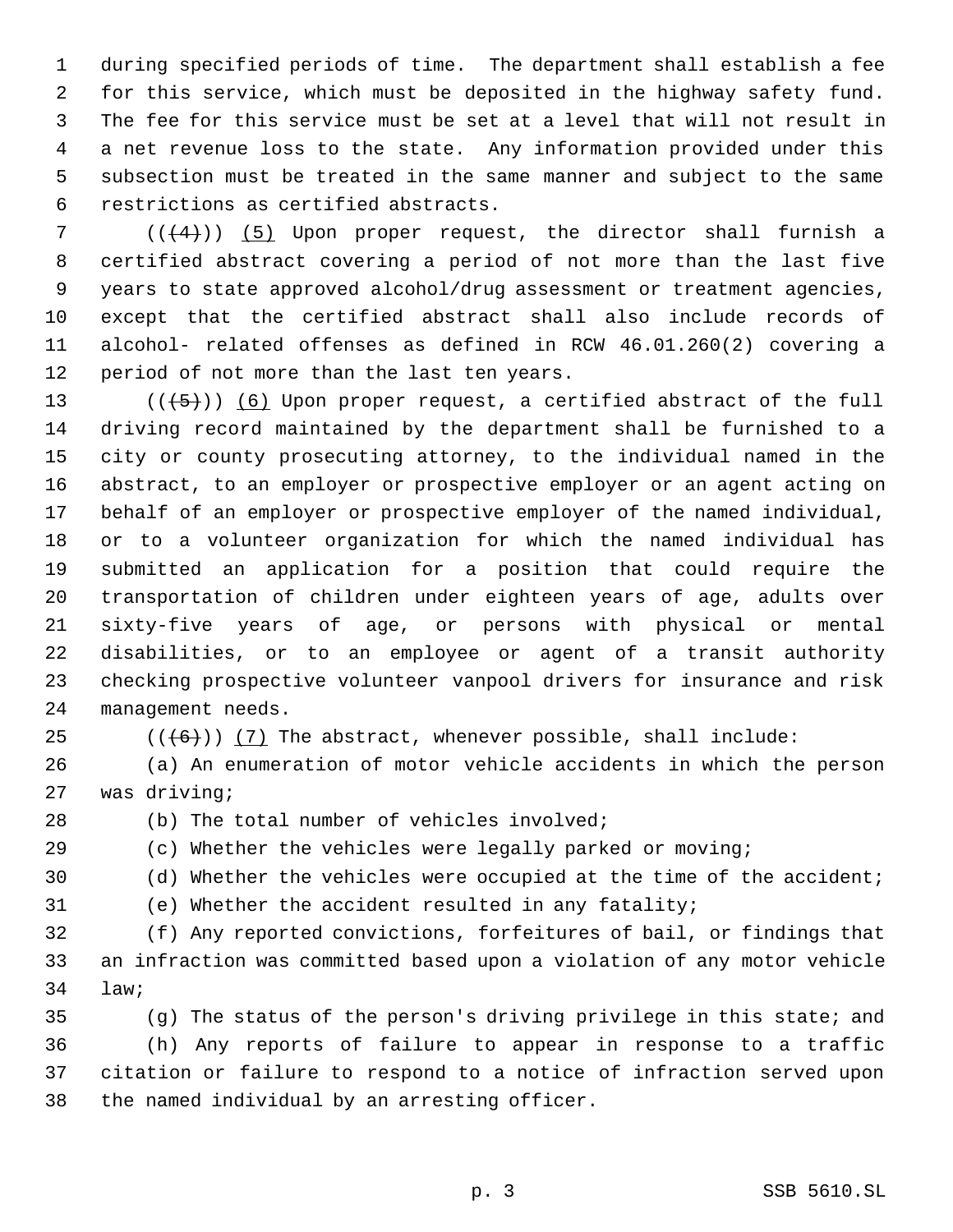$((+7))$   $(8)$  Certified abstracts furnished to prosecutors and alcohol/drug assessment or treatment agencies shall also indicate whether a recorded violation is an alcohol-related offense as defined in RCW 46.01.260(2) that was originally charged as one of the alcohol- related offenses designated in RCW 46.01.260(2)(b)(i).

 $((+8))$  (9) The abstract provided to the insurance company shall exclude any information, except that related to the commission of misdemeanors or felonies by the individual, pertaining to law enforcement officers or firefighters as defined in RCW 41.26.030, or any officer of the Washington state patrol, while driving official vehicles in the performance of occupational duty. The abstract provided to the insurance company shall include convictions for RCW 46.61.5249 and 46.61.525 except that the abstract shall report them only as negligent driving without reference to whether they are for first or second degree negligent driving. The abstract provided to the insurance company shall exclude any deferred prosecution under RCW 10.05.060, except that if a person is removed from a deferred prosecution under RCW 10.05.090, the abstract shall show the deferred prosecution as well as the removal.

 $((+9))$  (10) The director shall collect for each abstract the sum of ten dollars, fifty percent of which shall be deposited in the highway safety fund and fifty percent of which must be deposited according to RCW 46.68.038.

 (( $(10)$ )) (11) Any insurance company or its agent receiving the certified abstract shall use it exclusively for its own underwriting purposes and shall not divulge any of the information contained in it to a third party. No policy of insurance may be canceled, nonrenewed, denied, or have the rate increased on the basis of such information unless the policyholder was determined to be at fault. No insurance company or its agent for underwriting purposes relating to the operation of commercial motor vehicles may use any information contained in the abstract relative to any person's operation of motor vehicles while not engaged in such employment, nor may any insurance company or its agent for underwriting purposes relating to the operation of noncommercial motor vehicles use any information contained in the abstract relative to any person's operation of commercial motor vehicles.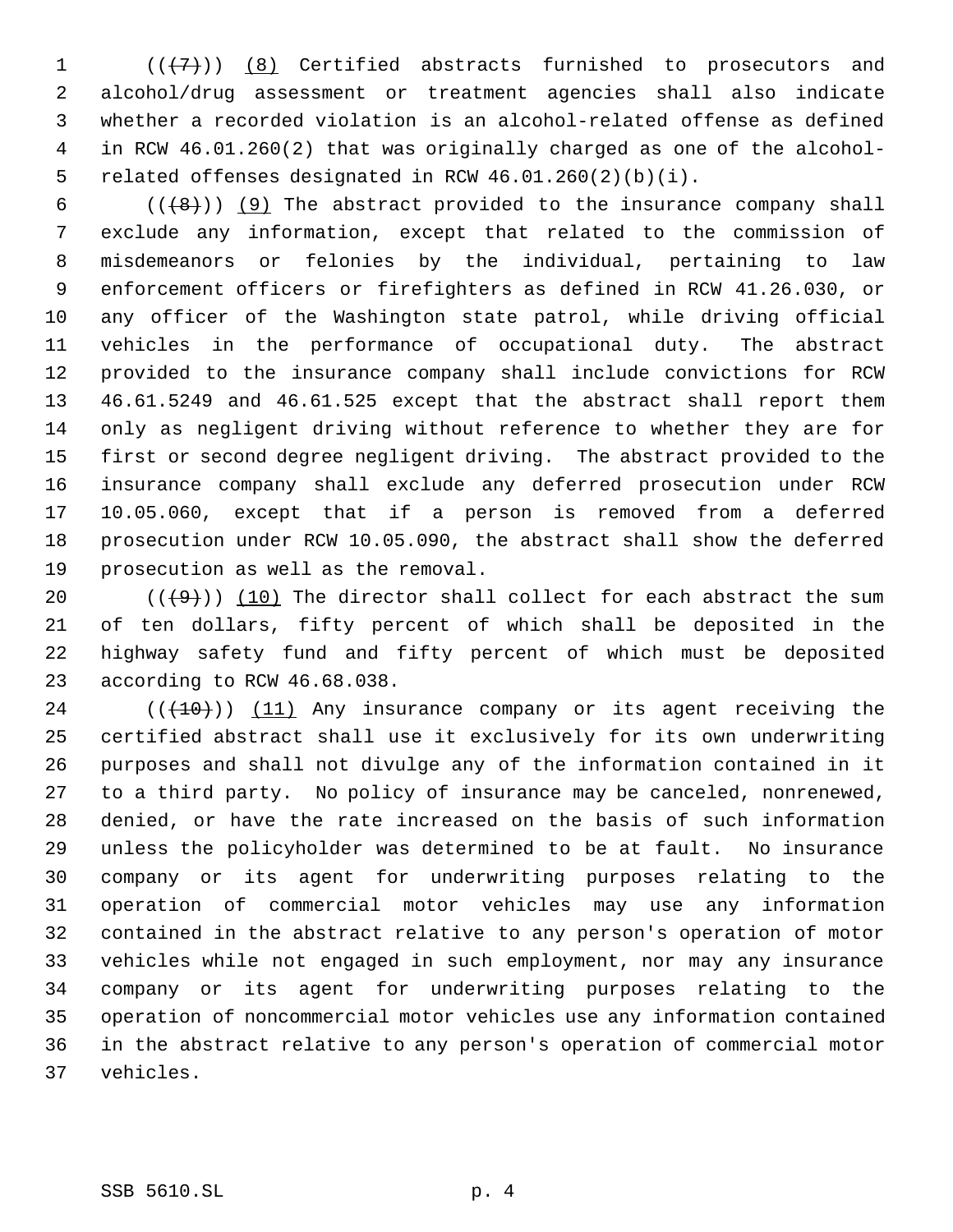1 (( $(11)$ )) (12) Any employer or prospective employer or an agent acting on behalf of an employer or prospective employer, or a volunteer organization for which the named individual has submitted an application for a position that could require the transportation of children under eighteen years of age, adults over sixty-five years of age, or persons with physical or mental disabilities, receiving the certified abstract shall use it exclusively for his or her own purpose: (a) To determine whether the licensee should be permitted to operate a commercial vehicle or school bus, or operate a vehicle for a volunteer organization for purposes of transporting children under eighteen years of age, adults over sixty-five years of age, or persons with physical 12 or mental disabilities, upon the public highways of this state<u>; or (b)</u> 13 for employment purposes related to driving by an individual as a condition of that individual's employment or otherwise at the direction 15 of the employer or organization, and shall not divulge any information contained in it to a third party.

17 (( $(12)$ )) (13) Any employee or agent of a transit authority receiving a certified abstract for its vanpool program shall use it exclusively for determining whether the volunteer licensee meets those insurance and risk management requirements necessary to drive a vanpool vehicle. The transit authority may not divulge any information contained in the abstract to a third party.

23 (( $(13)$ )) (14) Any alcohol/drug assessment or treatment agency approved by the department of social and health services receiving the certified abstract shall use it exclusively for the purpose of assisting its employees in making a determination as to what level of treatment, if any, is appropriate. The agency, or any of its employees, shall not divulge any information contained in the abstract to a third party.

 $((+14))$   $(15)$  Release of a certified abstract of the driving record of an employee, prospective employee, or prospective volunteer requires a statement signed by: (a) The employee, prospective employee, or prospective volunteer that authorizes the release of the record, and (b) the employer or volunteer organization attesting that the 35 information is necessary: (i) To determine whether the licensee should be employed to operate a commercial vehicle or school bus, or operate a vehicle for a volunteer organization for purposes of transporting children under eighteen years of age, adults over sixty-five years of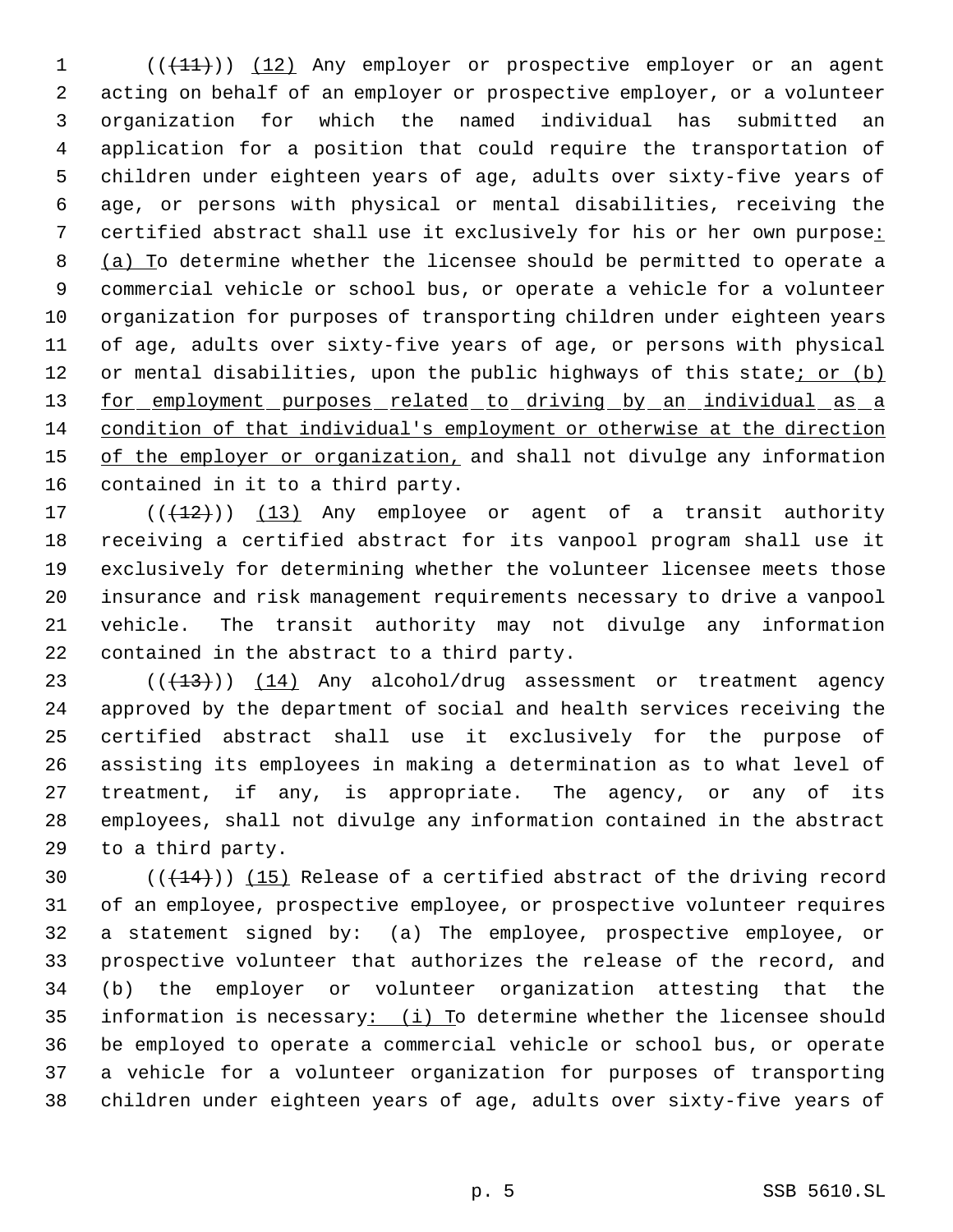age, or persons with physical or mental disabilities, upon the public 2 highways of this state<u>; or (ii) for employment purposes related to</u> driving by an individual as a condition of that individual's employment 4 or otherwise at the direction of the employer or organization. If the employer or prospective employer authorizes an agent to obtain this information on their behalf, this must be noted in the statement. This subsection does not apply to entities identified in subsection (1)(i) of this section.

 $((+15))$   $(16)$  Any negligent violation of this section is a gross misdemeanor.

11  $((+16))$   $(17)$  Any intentional violation of this section is a class C felony.

 **Sec. 2.** RCW 46.01.260 and 1999 c 86 s 2 are each amended to read as follows:

 (1) Except as provided in subsection (2) of this section, the director, in his or her discretion, may destroy applications for vehicle licenses, copies of vehicle licenses issued, applications for drivers' licenses, copies of issued drivers' licenses, certificates of title and registration or other documents, records or supporting papers on file in his or her office which have been microfilmed or photographed or are more than five years old. If the applications for vehicle licenses are renewal applications, the director may destroy such applications when the computer record thereof has been updated.

 (2)(a) The director shall not destroy records of convictions or 25 adjudications of RCW  $46.61.502$ ,  $46.61.504$ ,  $46.61.520$ , and  $46.61.522$ , or records of deferred prosecutions granted under RCW 10.05.120 and shall maintain such records permanently on file.

 (b) The director shall not, within fifteen years from the date of 29 conviction or adjudication, destroy records ((of the following:

30  $\leftarrow$   $\leftarrow$  Convictions or adjudications of the following offenses: RCW 46.61.502 or 46.61.504; or

32  $(iii)$ ) if the offense was originally charged as one of the offenses 33 designated in (a)  $((o \cdot \overline{b}) + (i))$  of this subsection, convictions or adjudications of the following offenses: RCW 46.61.500 or 46.61.5249 or any other violation that was originally charged as one of the 36 offenses designated in (a)  $((e^{e} + b)(i))$  of this subsection.